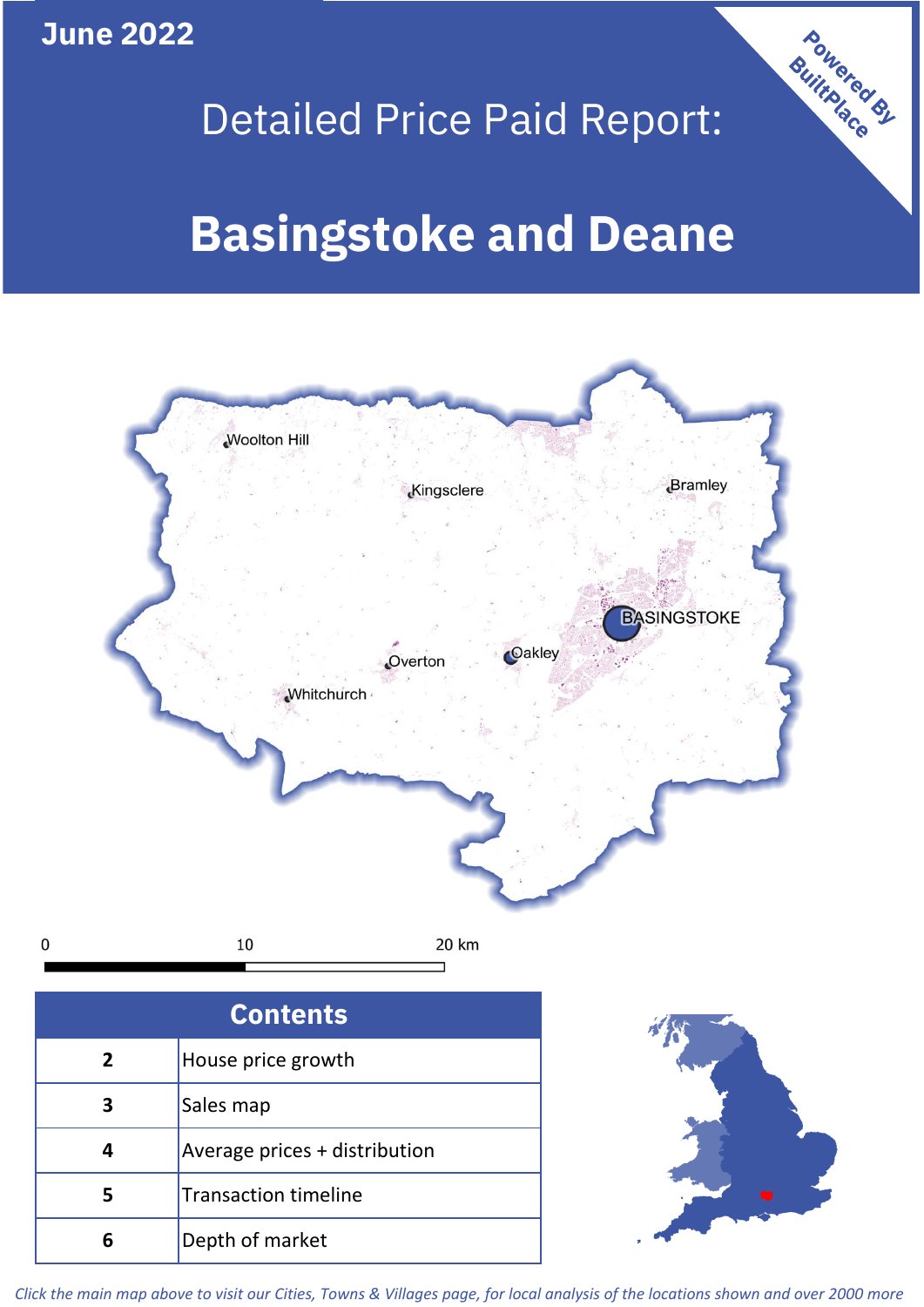#### **Headline Data**

|                     | <b>Current level</b> | 3 month  | <b>Annual</b> | 5 year  | 10 year |
|---------------------|----------------------|----------|---------------|---------|---------|
| <b>House prices</b> | £354,080             | 3.3%     | 12.4%         | 17.6%   | 65.9%   |
| <b>Transactions</b> | 2,863                | $-15.3%$ | 4.5%          | $-5.2%$ | 24.2%   |

#### **House Price Growth (April 2022 data)**

#### *Annual Change in House Prices*



House prices in Basingstoke and Deane grew by 12.4% in the 12 months to April 2022 (based on 3-month smoothed data). By comparison national house prices grew by 10.7% and prices in the South East grew by 11.5% over the same period.

Basingstoke and Deane house prices are now 53.5% above their previous peak in 2007, compared to +60.7% for the South East and +52.9% across England.



#### *Year-To-Date Change in House Prices, December to April*

Local prices have grown by 4.6% in 2022 so far, compared to growth of 2.6% over the same period last year.

#### *Source: OS OpenData; UK House Price Index (Contains HM Land Registry data © Crown copyright)*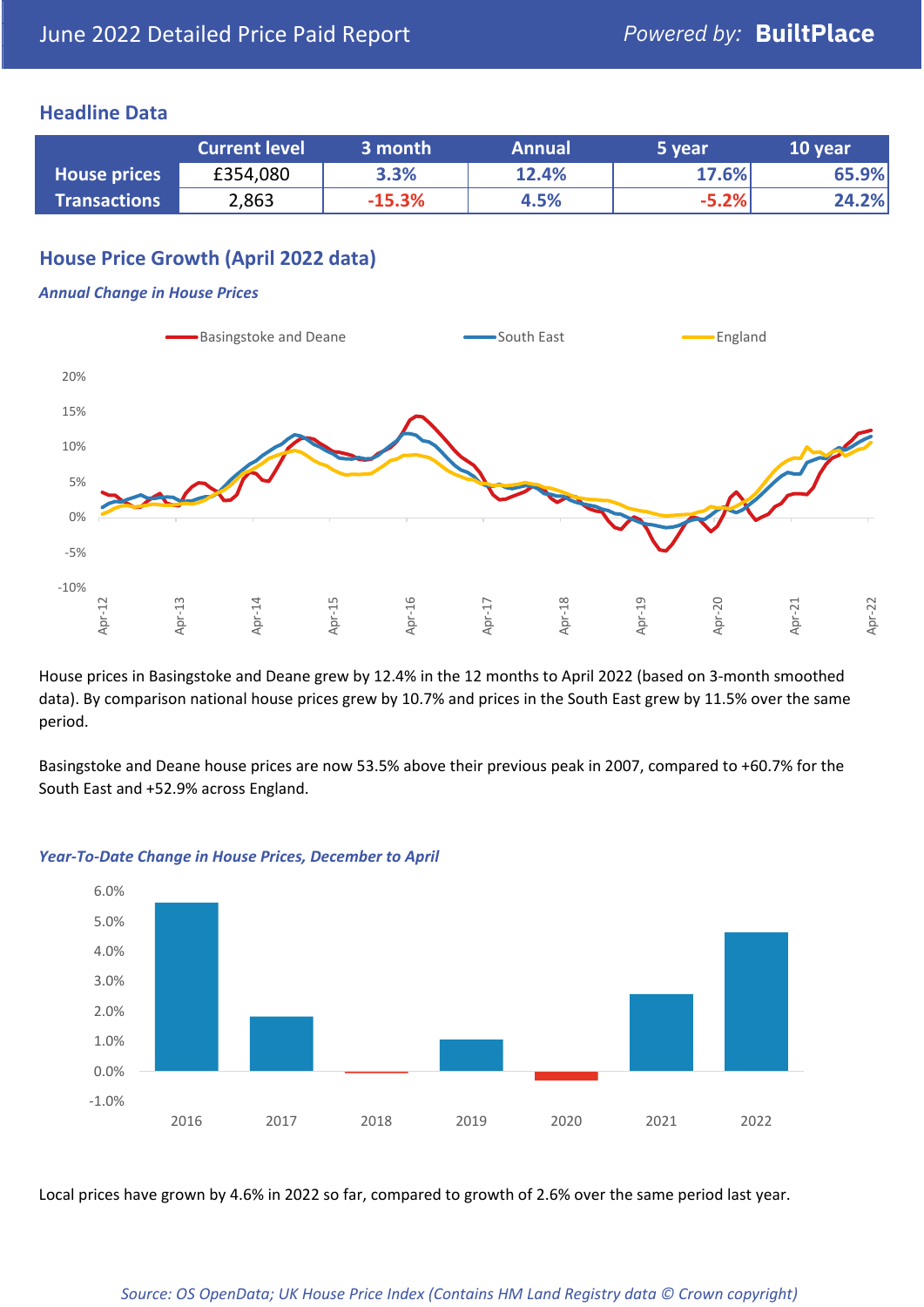### **House Price Map**

#### *12 months to April 2022*



*Each point is one postcode, coloured by the average value relative to all sales in this local authority (price bands are LA-specific quintiles).*

### **Map Key**

| Min      | <b>Max</b> |                            |
|----------|------------|----------------------------|
| Up to    | £236,000   | 1st quintile / lowest 20%  |
| £236,000 | £291,000   | 2nd quintile               |
| £291,000 | £352,000   | 3rd quintile               |
| £352,000 | £482,000   | 4th quintile               |
| £482,000 | and over   | 5th quintile / highest 20% |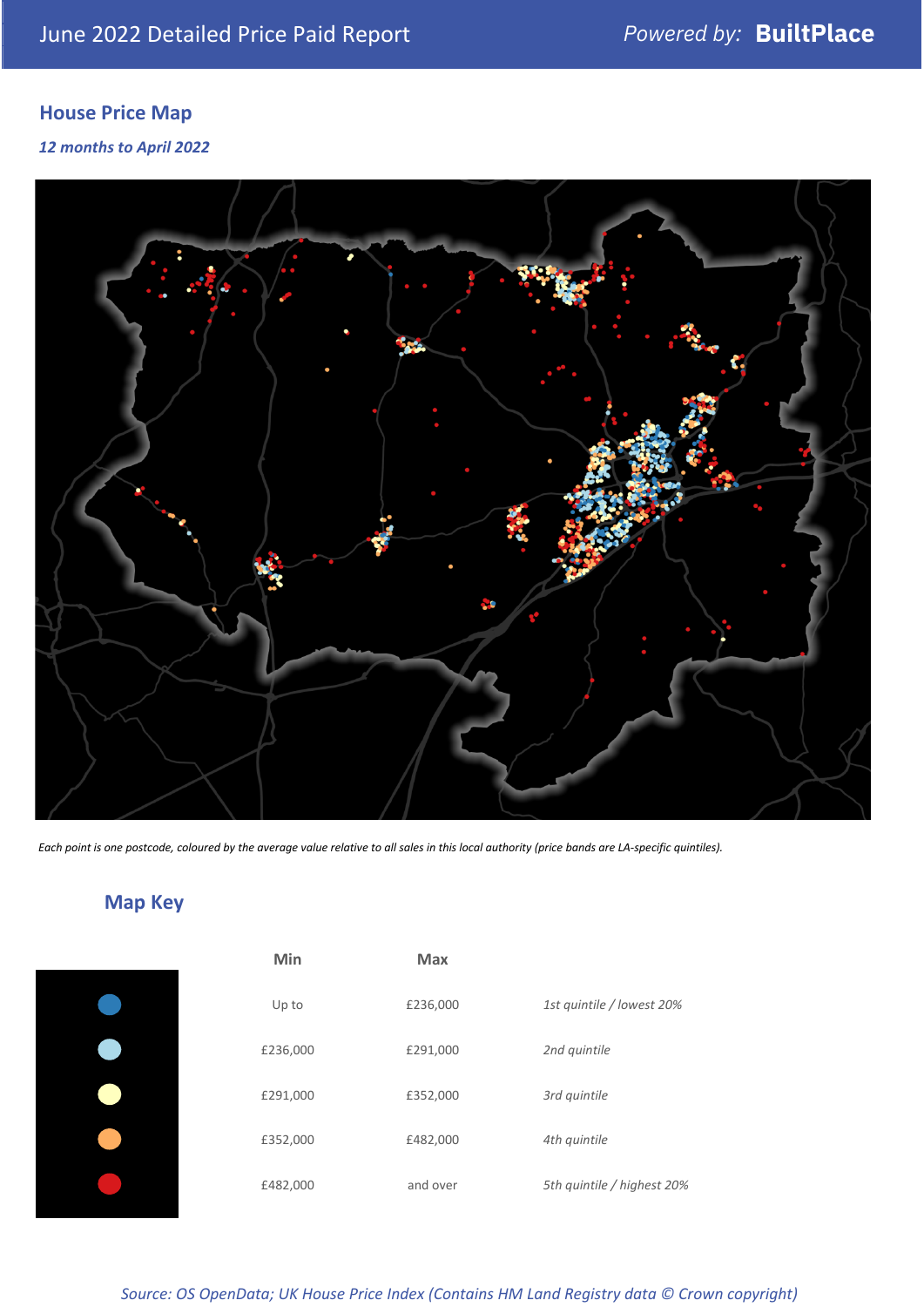#### **Average House Price by Property Type**

#### *12 months to April 2022*



|                 | <b>New</b> | <b>Second hand</b> |  |  |
|-----------------|------------|--------------------|--|--|
| <b>Flat</b>     | £231,283   | £172,531           |  |  |
| <b>Terraced</b> | £371,970   | £287,458           |  |  |
| Semi-detached   | £368,463   | £373,070           |  |  |
| <b>Detached</b> | £561,882   | £642,559           |  |  |

#### **House Price Distribution by Year**

*All properties, by price band and calendar year (2020 = year to date)*

|                    | 1997 | 2002 | 2007 | 2012 | 2017 | 2019 | 2020 |
|--------------------|------|------|------|------|------|------|------|
| <b>Under £100k</b> | 70%  | 14%  | 4%   | 1%   | 1%   | 1%   | 1%   |
| £100-200k          | 25%  | 58%  | 42%  | 40%  | 12%  | 11%  | 15%  |
| E200-300k          | 3%   | 19%  | 33%  | 36%  | 35%  | 29%  | 20%  |
| £300-400k          | 1%   | 5%   | 13%  | 12%  | 28%  | 27%  | 27%  |
| £400-500k          | 0%   | 2%   | 5%   | 5%   | 12%  | 14%  | 13%  |
| <b>£500k-1m</b>    | 0%   | 2%   | 4%   | 4%   | 10%  | 16%  | 21%  |
| £1-2m              | 0%   | 0%   | 1%   | 0%   | 1%   | 2%   | 2%   |
| <b>Over £2m</b>    | 0%   | 0%   | 0%   | 0%   | 0%   | 0%   | 1%   |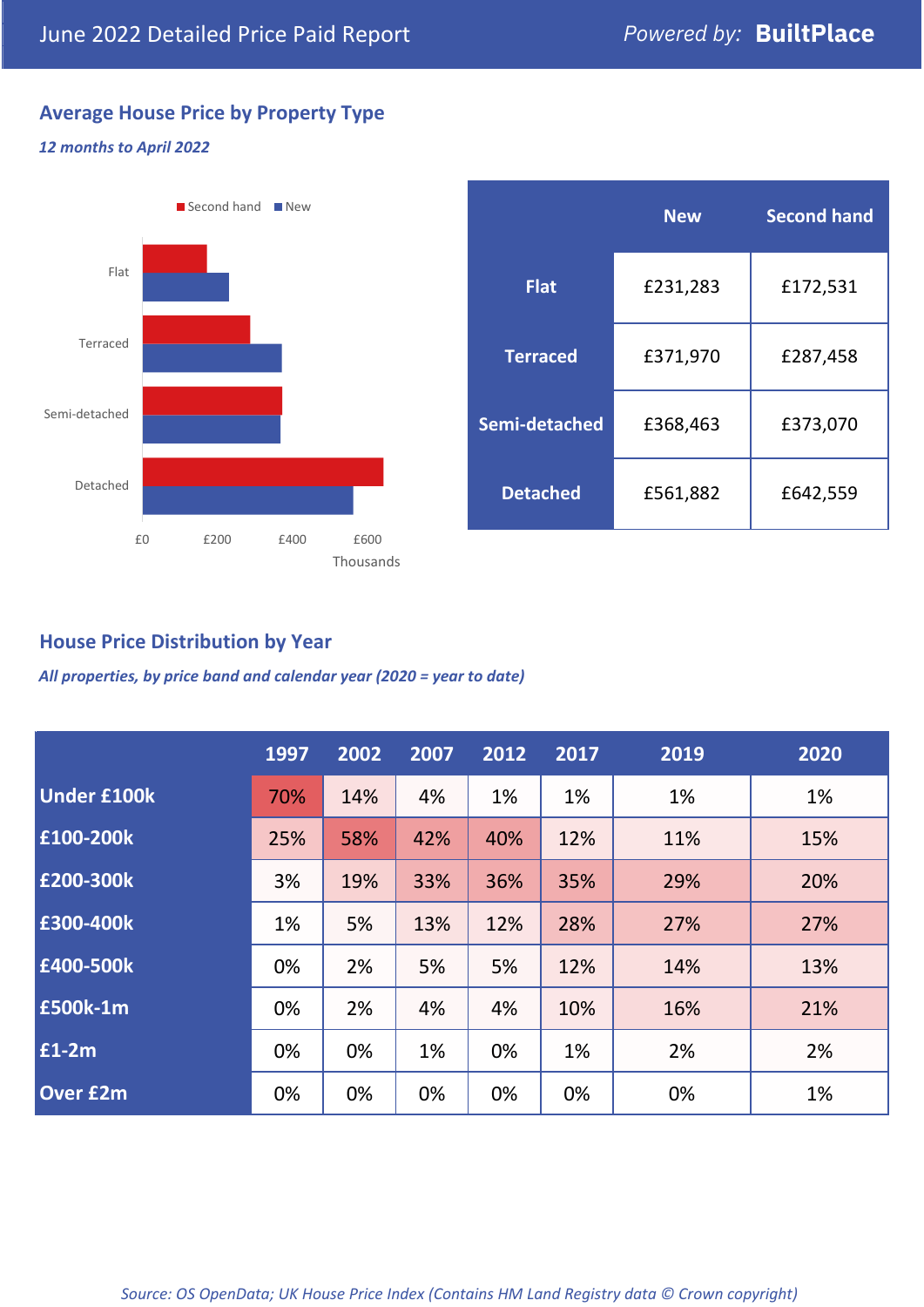#### **Transactions (February 2022 data)**

*Annual Transactions, Indexed (2001-05 average = 100)*



There were 2,863 transactions in Basingstoke and Deane during the 12 months to February 2022. This is 75% of the average from 2001-05 and suggests activity is below pre-downturn levels.

Transactions in Basingstoke and Deane have fallen by 14.6% since 2014, compared to changes of -9.9% for South East and -7.7% for England.



#### *Cash and New Build Sales as % of Total, by Year*

*Note: The data on this page EXCLUDES transactions identified as transfers under a power of sale/repossessions, buy-to-lets (where they can be identified by a mortgage), and transfers to non-private individuals - i.e. it comprises only Land Registry 'A' data.*